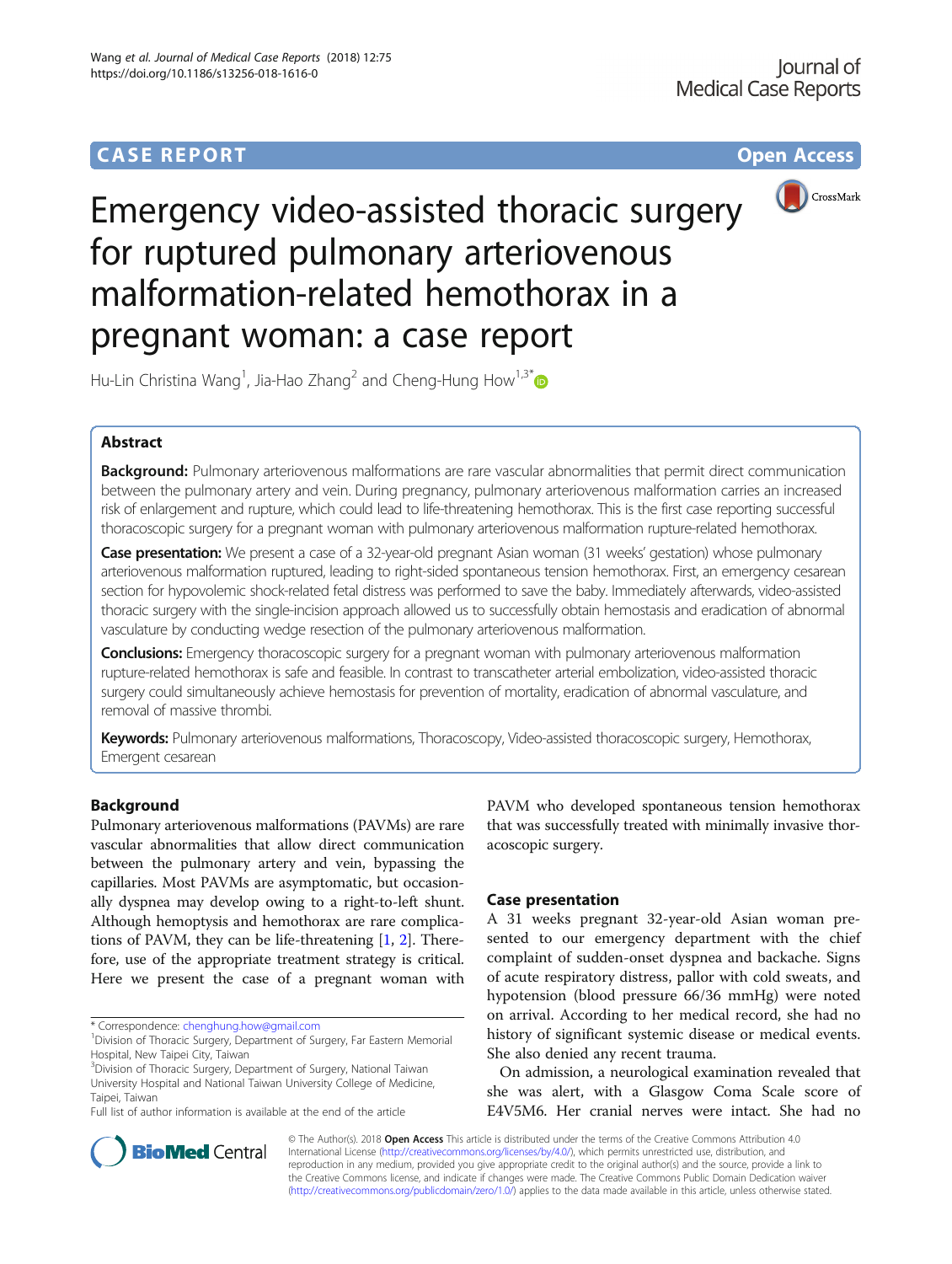weakness, ataxia, or sensory disturbance. Her hematology results were near the normal ranges (hemoglobin 10.8 g/ dl, mean corpuscular volume 92 fl, platelet count 24 ×  $10^3$ /μl, white blood cell count,  $23.37 \times 10^3$ /μl). Laboratory results also indicated that her renal function, liver function, and levels of serum electrolytes were normal. Hypotension was transiently responsive to fluid resuscitation. A fetal monitor showed variable decelerations, indicating fetal distress. Breath sounds over her right lung field were diminished. Bedside chest ultrasound showed massive right-sided parapneumonic effusion, and thoracentesis yielded bloody fluid. Computed tomography angiography (CTA) of her chest displayed a large right-sided hemothorax with contrast extravasation from an arterial phase-enhanced lesion in the lower lobe of her right lung and mediastinal shifting to the left (Fig. 1). Owing to the tension hemothorax, we immediately performed tube thoracostomy to relieve cardiac compression, and 2000 mL of bloody effusion was drained. Afterwards, she was placed under general anesthesia, and an emergency cesarean delivery was performed; this was immediately followed by thoracoscopic exploration to establish hemostasis.

Video-assisted thoracic surgery (VATS) was performed via a single incision (5 cm in length), which was located near the mid-axillary line in the seventh intercostal space. After removal of retained thrombus inside the



Fig. 1 Coronal computed tomography image of the patient's chest. A massive right-sided hemothorax and an arterial phase-enhanced lesion, compatible with a vascular anomaly (white arrow), in the lower lobe of the right lung

pleural space measuring approximately 1800 mL, a ruptured PAVM was identified in the lower lobe of her right lung (Fig. 2). After achieving hemostasis by control of the bleeding vessel with a ring clamp, her blood pressure immediately improved. Wedge resection of the lung was performed with an endostapler (ECHELON FLEX™ ENDOPATH® Staplers). Further exploration revealed a second small PAVM in the middle lobe of her right lung, which was also removed by wedge resection. Histological examination of the resected lung tissue confirmed the diagnosis of PAVM in both the lower and middle lobes of her right lung (Fig. [3](#page-2-0)).

Her postoperative recovery was uneventful. After taking analgesic medication (acetaminophen 500 mg four times a day), only mild wound pain was reported. Examinations of other organs did not identify any additional arteriovenous malformations. She was discharged 1 week later in a stable condition. She is currently healthy 18 months after surgery.

## **Discussion**

PAVMs are rare vascular abnormalities that can cause life-threatening hemothorax when ruptured, especially in a pregnant woman. We present a case of a 31-year-old pregnant Asian woman (31 weeks' gestation) whose PAVM ruptured, leading to right-sided spontaneous tension hemothorax. To the best of our knowledge, this is the first case using VATS with the single-incision approach instead of transcatheter arterial embolization (TAE) to successfully obtain hemostasis and eradication of abnormal vasculature by conducting wedge resection of the PAVM.

PAVMs most commonly occur as a manifestation of hereditary telangiectasia, an autosomal dominant vascular disorder previously known as Osler–Weber–Rendu



Fig. 2 Ruptured pulmonary arteriovenous malformation in the lower lobe of the right lung showing active bleeding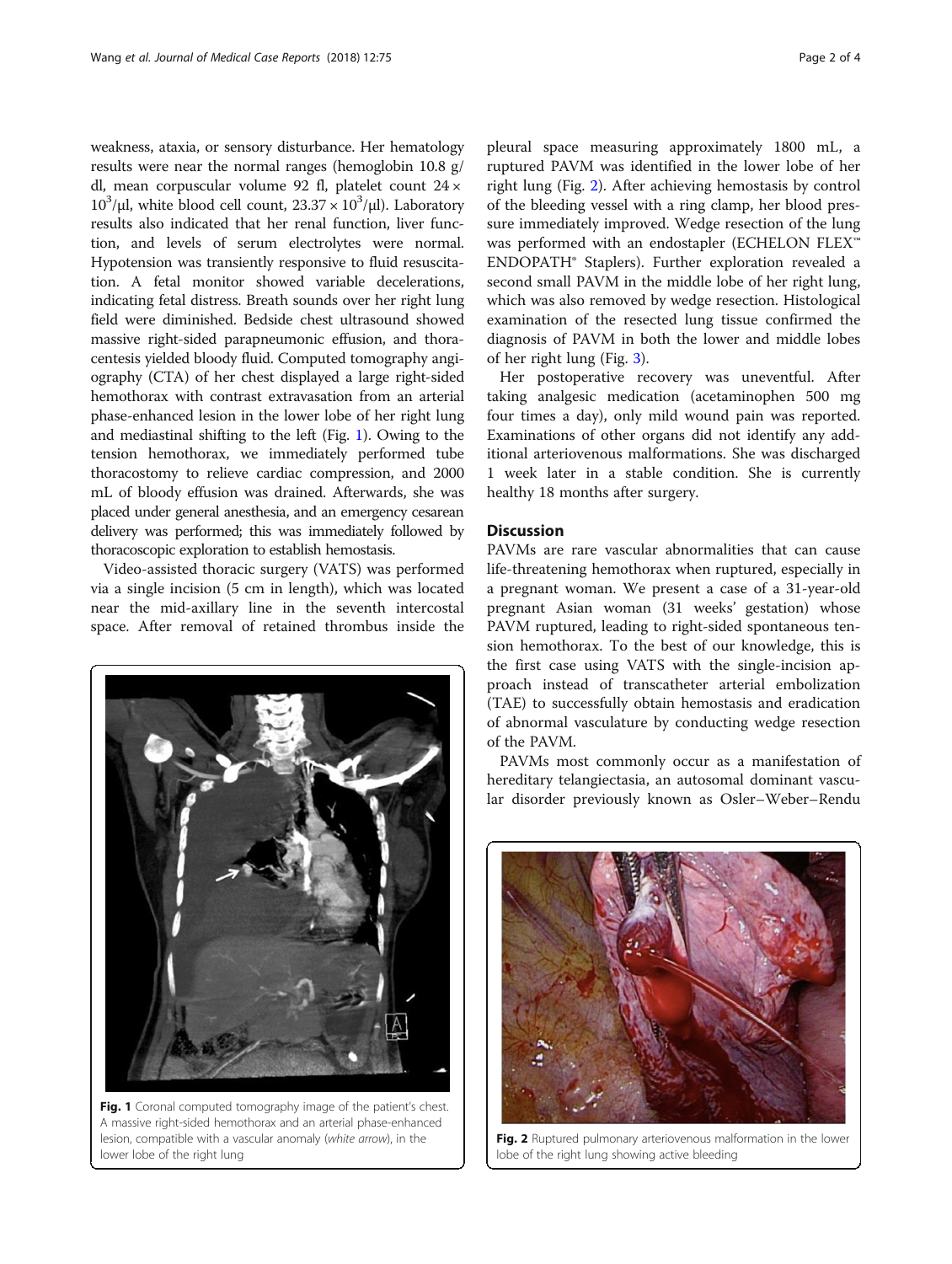syndrome [\[3](#page-3-0)]. Other causes, although rare, include trauma, malignancy, hepatopulmonary syndrome, and cardiac surgery [[1\]](#page-3-0). Symptoms are often due to right-toleft shunting and can include dyspnea, shunting of micro-emboli leading to ischemic strokes, and brain abscesses. Once diagnosed, evaluation for AVMs in other regions should be conducted [[2\]](#page-3-0).

There are two recommended therapeutic options for the treatment of patients with PAVM: TAE and surgical resection (ligature, wedge resection, segmentectomy, lobectomy, and pneumonectomy). In cases of massive hemoptysis or hemothorax, surgery is the therapy of choice [\[4](#page-3-0)]. TAE is a less invasive technique for the treatment of PAVM, with success rates of 85–98%; however, TAE is associated with complications including contrast nephropathy, pleuritis, paradoxical embolization, coil migration, pulmonary infarction, and transient ischemic attacks [[5\]](#page-3-0). Thus, it may not be appropriate in all cases. Surgical resection of PAVM is recommended for all patients who can undergo general anesthesia; in cases of TAE failure, surgical resection of PAVM is recommended for patients with neurological complications, newborns, or central localization of PAVM [\[4](#page-3-0)].

Pregnant women with PAVMs are at risk of PAVM enlargement and rupture, especially in the third trimester [[6\]](#page-3-0). During pregnancy, increased blood volume and cardiac output can augment blood flow through the PAVMs, potentially resulting in dilatation of the vasculature and occasionally rupture [\[6](#page-3-0)]. Once a PAVM ruptures, bleeding into the pleural cavity results in hemothorax and may lead to progressive dyspnea, pleuritic pain, hypoxia, and hypovolemic shock.

In two previously reported cases, pregnant women with PAVMs developed spontaneous hemothorax at the 31st [\[7](#page-3-0)] and 36th [\[8](#page-3-0)] gestational weeks. Both were successfully treated by TAE of the PAVM after cesarean deliveries.

In the present case, we performed an emergency cesarean delivery followed by thoracoscopic exploration. The use of VATS exploration allowed us to: (1) clearly identify the ruptured and bleeding PAVM and successfully achieve hemostasis by removing the PAVM via wedge resection of the lung; (2) identify another small PAVM on the surface of the lung that may not otherwise have been identified with computed tomography or angiography; and (3) remove massive thrombi intraoperatively, which greatly reduced the duration of indwelling chest drainage.

While angiography can be performed immediately after an emergency cesarean section to diagnose PAVMS and for the embolization of PAVMs, this approach may not always be ideal. First, unless a hybrid operation setting is available, it is likely that the patient will be transferred to an angiography room in an unstable hemodynamic status. Second, retained thrombi in the hemithorax may cause passive pulmonary atelectasis, which may prolong chest tube drainage. Thus, performing thoracoscopic surgery instead of angiography following the patient's cesarean section may be preferable, since immediate and definitive hemostasis can be achieved, along with thrombi removal to provide excellent lung expansion, as was the case in our patient.

## **Conclusions**

Although angiography has been utilized previously to diagnose PAVMs and achieve hemostasis in pregnant women, immediate thoracoscopic surgery following emergency cesarean delivery may be a more appropriate method, as wedge resection of the PAVM to control bleeding and removal of massive thrombi can be performed simultaneously and safely.

#### Abbreviations

CTA: Computed tomography angiography; PAVM: Pulmonary arteriovenous malformation; TAE: Transcatheter arterial embolization; VATS: Video-assisted thoracic surgery

#### Acknowledgements

Not applicable.

#### Funding

No funding was obtained for this study.

#### Availability of data and materials

Data sharing is not applicable to this article.

#### Authors' contributions

H-LCW and J-HZ contributed equally to the writing and drafting of this manuscript. C-HH made the final revisions and gave final approval of the version to be published. All authors read and approved the final manuscript.

#### Ethics approval and consent to participate

This case report was reviewed and approved by our institutional Research Ethics Review Committee.

Fig. 3 Histological images of the pulmonary arteriovenous malformations. Septa and interstitium with fresh thrombi formation (white arrows); hematoxylin and eosin staining,  $\times$  200 magnification

<span id="page-2-0"></span>